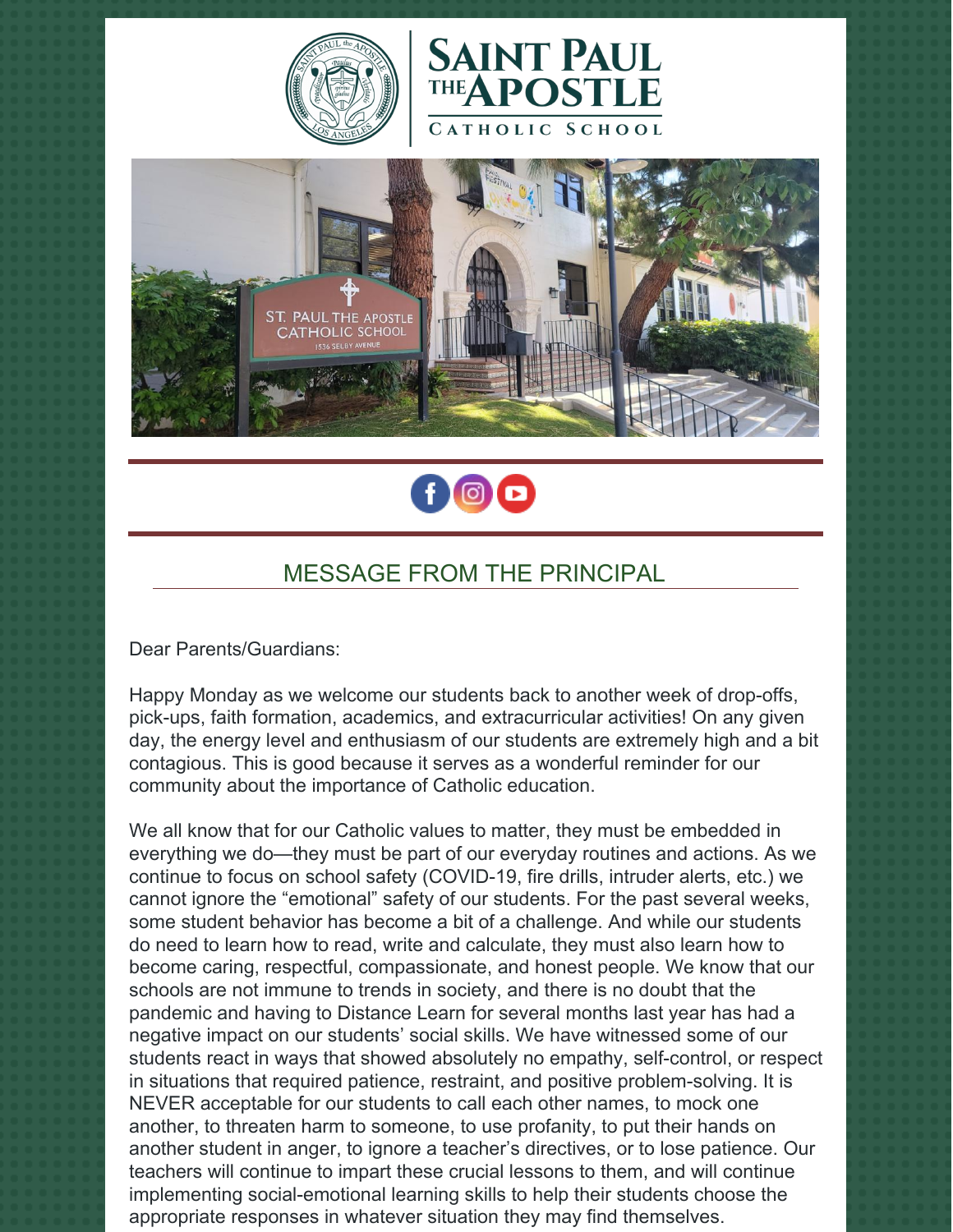I have also spoken to our Counselors regarding our concerns. Their goal is to provide our students with as much supportive help as possible, and they are keenly aware that today's often stressful environments make that support increasingly necessary. Their behavioral intervention program is designed to provide additional support to students whose learning is being negatively impacted by emotional factors such as an inability to manage emotions, resolve conflicts or engage in successful school relationships. They work in partnership with teachers and parents to help increase academic progress and decrease counterproductive behavior. Our Counselors will be visiting the classrooms to speak to our students about making good choices and maintaining respectful relationships with their peers.

The conduct rules we have established at SPA are fair and apply to everyone, and we have consistent expectations for everyone to comply with these rules. We also think it's important for our students to understand that we expect them to always choose to do the right thing, even when no one is watching. They must learn how to control their thoughts, emotions, words, and actions when they become upset. I personally don't believe that we are asking for too much. Building and maintaining relationships is the core of life, as are the consequences that usually follow poor decision-making. I have asked the faculty to remind the students about the importance of making good decisions, and to discuss what happens at SPA if poor choices are intentionally and continuously made—conduct referrals, after-school detentions, removal from extracurricular activities (including athletics and field trips), and suspensions from school.

The majority of our students will be with us for 10 years—from DK through 8th grade. The relationships these students will have with one another won't grow throughout these years without intentional respect, compassion, and care. Everything we do at St. Paul the Apostle School must integrate our faith values in each academic area, during recess and lunch, in all extracurricular activities, and in special events or assemblies. Every interaction our students have with one another is an opportunity for them to show they care about everyone in our community. We respectfully request your partnership with us as we work to communicate these crucial life lessons to our students.

Peace and Blessings,

Crystal Pinkofsky **Principal** 

# **ANNOUNCEMENTS**

### **2021 FATHER'S CLUB GOLF TOURNAMENT**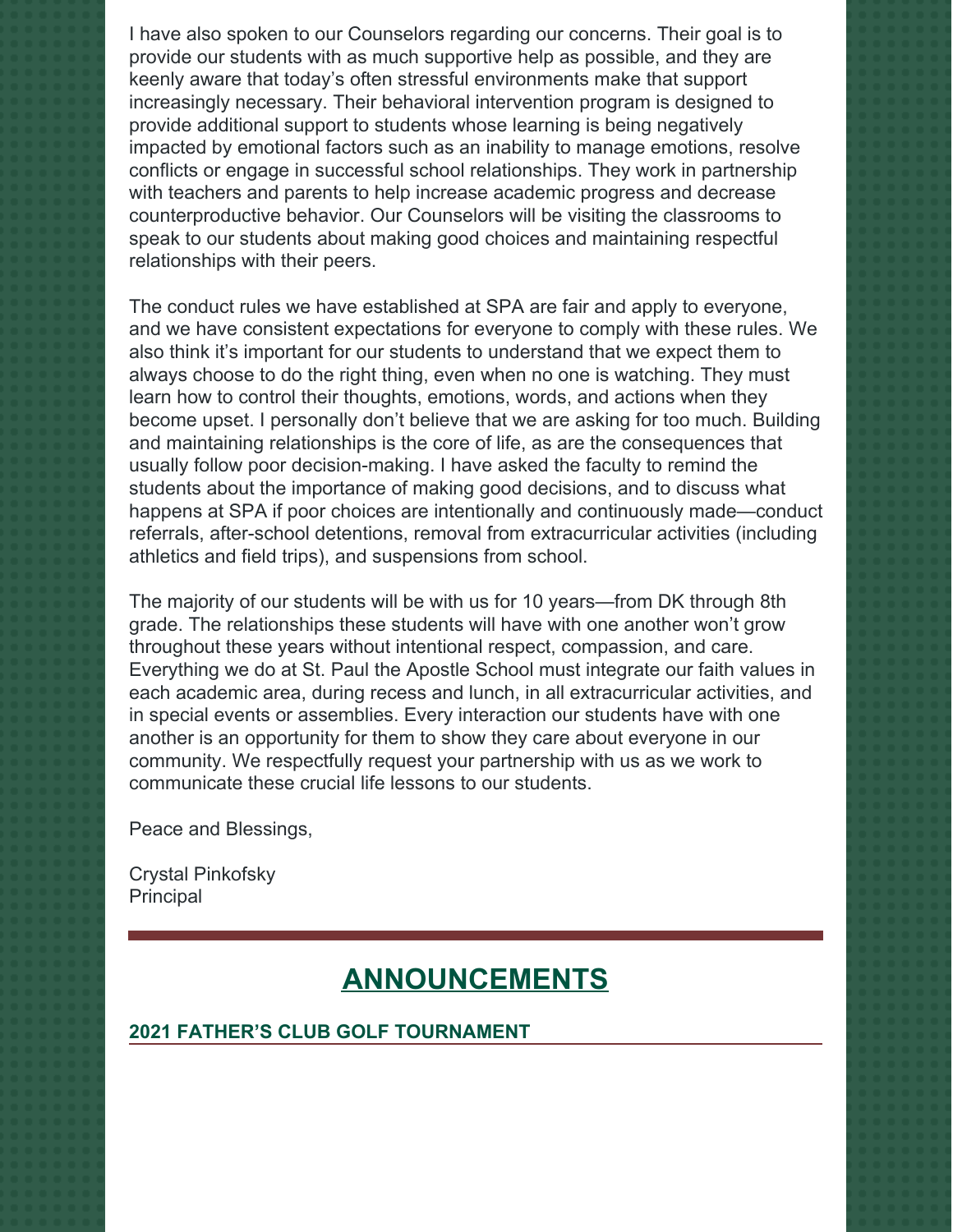

The **SPA [Father's](https://www.spadad.org/) Club** (SPA FC) is excited to finally tee-off our 2021 annual Golf Tournament! Sign-up now for a fall afternoon of charitable (and outdoor) fun and competition to support our school.

#### **Monday, November 15, 2021 Braemar Country Club (Tarzana)**

8:00 a.m. Registration/Warm-up 9:00 a.m. Putting Contest 10:00 a.m. Shotgun Starts 3:00 p.m. Hosted Awards Reception & Prizes

There are still sponsorship opportunities available. We encourage and appreciate all of your involvement to make this event OUR way of giving back to our kids and the school. If you would like to sponsor a tee or have additional questions, please contact our Father's Club Golf Commissioners:

> **Alan Shih / [AlanShih27@gmail.com](mailto:AlanShih27@gmail.com)** / 310.882.0790 **Mike Malik / [mhmalik22@yahoo.com](mailto:mhmalik22@yahoo.com)** / 310.927.1866

**R.S.V.P 2021 Golf [Tournament](https://r20.rs6.net/tn.jsp?f=001M1AGpkBu-9iqvx1s2fs--CQy64vYLrB-3epjAP0fsp0O4O2rs5O9vlCZigk-CHAllmdPWe8jwRMa-MROUAjnpdqOPUxGnfIeKUoFJSnO4ED0wFLb6Vq_0zOH3n0wrB4srCW6B2ddt1n87BaWjTs6JL3KEcpPqVHrgA44krAAd16_NnLSvvadd_d1We2t7RVn17WMKY5UtKmmKIxk5MCkMw==&c=yvB6cQ4Qh7BMJuZ_tXM778lw_fKzn_Ai-aoDp21REAoyTX4rTfCmww==&ch=gcAYQ67QZ-BIVFNhxOZswbT5zlbd3umjVxJqXd4DqoefFRMIVAXVCw==) Sign-Ups**

# **SPA SCHOOL UNIFORMS**

It is our hope that Land's End will be able to expedite the delivery of school uniforms that some of our families have patiently been waiting for. We also hope that families who participated in the recent Uniform Exchange were able to find uniform items that can be used while you wait for your orders to arrive. In the meantime, please ensure that your children are in compliance as it relates to items not associated with Land's



End (like wearing the appropriate colored socks that are at least ankle length, tennis shoes that tie, etc.) Please take a few minutes to review the uniform policies in the SPA Parent/Student Handbook. Do not hesitate to contact us if you have any questions.

# **OCTOBER: MONTH OF THE ROSARY**

By tradition, the Catholic Church dedicates each month of the year to a particular devotion. The month of October is dedicated to the holy rosary, one of the best known of all Catholic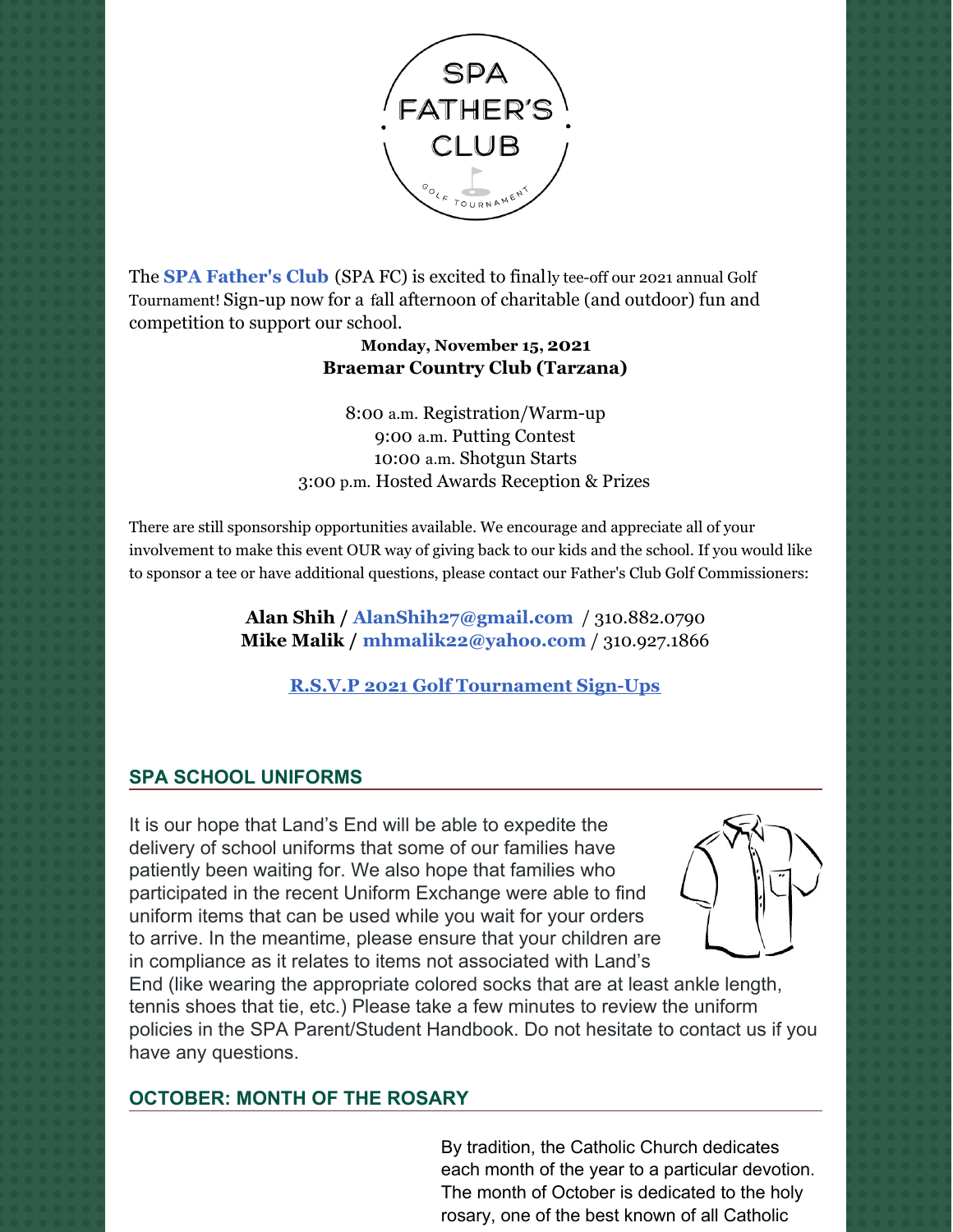

devotions. Praying the rosary is a good way of helping us remember the important events in the life of Jesus. This month, our teachers and students will be praying decades of the rosary as part of some religion lessons. These lessons will focus on the origin and meaning of praying the rosary, and how to do it properly. If your child has a rosary, please allow him/her to bring it to school to be used for these special prayer times. **DO NOT SEND ROSARIES THAT ARE FAMILY HEIRLOOMS OR UNIQUE IN ANY WAY.** We cannot replace any lost or misplaced rosaries that have special meaning to your family.

#### **APOSTLE'S ATTIC IS ON THE WAY!**



Save the Date! Apostle's Attic is back this year and will take place on November 5<sup>th</sup> and 6<sup>th</sup> in the JCPC, just in time for your holiday shopping. If you have items to donate, our donation information is:

#### **WHERE**

Parish Office entrance (on Selby just past the parking lot driveway)

#### **WHEN**

8:15 - 9:00 a.m. Tuesday, 10/12 Tuesday, 10/19 Monday, 10/25 Monday, 11/1

Please visit our **[webpage](https://stpaul.onlineauction.biz/static.php?menu_id=1475&rand=205469406)** to see our list of what to donate (and what not to donate).

Be sure to follow Apostle's Attic on**[Instagram](https://www.instagram.com/apostlesattic/)** for exciting sneak peeks, exclusive presale opportunities, and all of the latest news! For any questions about the event and [donations,](mailto:ali_mira_gardiner@yahoo.com) or if you would like to help support Apostle's Attic, please contact either **Ali Gardiner** or **Leslie Hunt [Johnson](mailto:lesliehuntjohnson@gmail.com)**.

**SPA TEEN CONFIRMATION 2021-2022**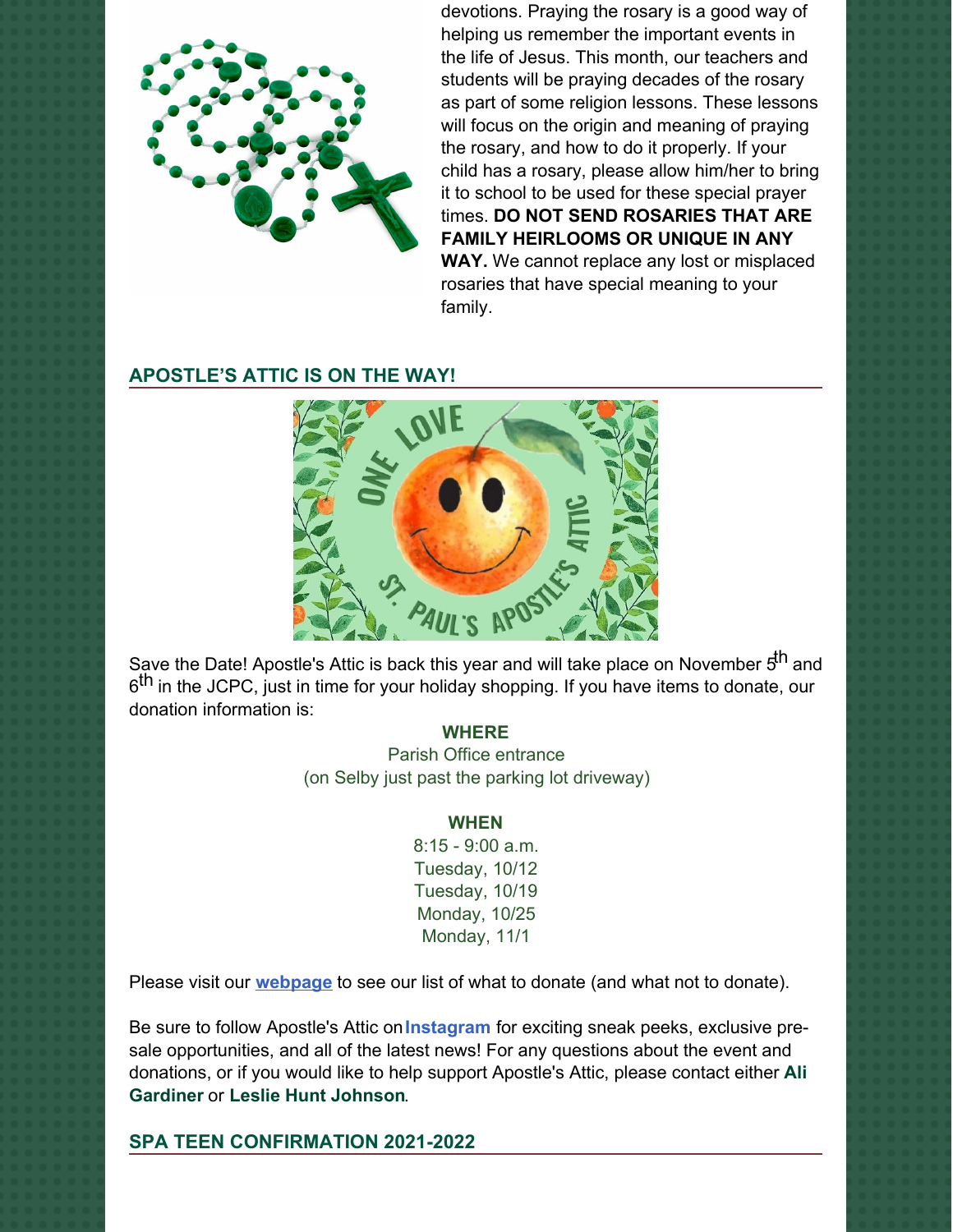

*For all parents of high school freshman and sophomore students:* Registration for the 2021-2022 teen Confirmation program at St. Paul the Apostle Parish is now open until Sunday, October 10th. The program this year will be in person in a masked and socially distanced environment. The meetings will be once a month on a Sunday starting at 6:00 p.m. and ending by 7:00 p.m. The first meetings are scheduled to begin on October 17<sup>th</sup> for Year 1 students, and on October 24<sup>th</sup> for Year 2 students. If needed, we will be prepared to move to an online zoom meeting format. You can find additional information and you may register using this **[link.](https://r20.rs6.net/tn.jsp?f=001q1K4OivRMDuiHEC__9q1xXWuefo8GHUgYwXPywTKGoU3yJ1g2hW--ampaQ5U37hj6tMxdDWkmGf-0P_7Yn_O2GIyj5mtBbHQA1kHvCundllFzanudVR8o0ntFJRS95AWjBCr8q5RYE2INmpzXTJ9IOd7csGl5LPB&c=y5TEKeheTuV18Br7xFRnBAe6Pa99eoP6-zeBwjB5_yBoIt270pChOg==&ch=5RyumAtaZlj4gzBsS7FRwQFXErXSwPxnOFKqFtdlK0gl7UodCYmSKQ==)** The registration fee is \$75.00, payable at **www.sp[apostle.org](https://r20.rs6.net/tn.jsp?f=001q1K4OivRMDuiHEC__9q1xXWuefo8GHUgYwXPywTKGoU3yJ1g2hW--TDmW7sjyOf_f_GPg32-Eupyqy1WZa6J0RlI0VT42dL_g1Xm8Ehe-Wy9Uxnu_yE6fgTvZkmZAk5lQ5IxRyJ8i-HJkvsS-ob74ySkX57_zrOtNoPZNuF-FJAciKkKHyGsNUPFwzIdfn64&c=y5TEKeheTuV18Br7xFRnBAe6Pa99eoP6-zeBwjB5_yBoIt270pChOg==&ch=5RyumAtaZlj4gzBsS7FRwQFXErXSwPxnOFKqFtdlK0gl7UodCYmSKQ==)**. No one will be turned away for financial reasons.If you have questions or need more information, please contact Fr. Ryan Casey by email at **rcasey@spapostle.org** or by calling him at [424-832-5154.](mailto:rcasey@sp-apostle.org)

### **SPA COVID TESTING**



As planned, our next round of COVID testing for all faculty, staff and students will be held this **Wednesday, October 20th**, beginning at 8:15 a.m. The **ONLY** document your children will need to have for testing is a dated and signed copy of the **COVID-19 Patient Test Request Form**. You do **NOT** need to send the Blanket Consent Form, nor a copy of your Insurance card. When completing the Patient Request Form, please remember to **include your email address** so that the results of

the lab test can be sent directly to you, as well as Nurse Anderson. **We strongly suggest that you TYPE the requested information onto the form so that everything—including your email address—is legible**. Keep in mind that we are not using a "rapid" test, so we should expect to receive the results in approximately 24 hours. If you have not received the results by then, please contact the lab or Nurse Anderson.

Any measures that we can take to help keep our community safe is well worth the effort. Thank you for your cooperation regarding this very important matter!

# **[COVID-19](https://school.sp-apostle.org/wp-content/uploads/2021/09/PATIENT-REQ-FORM-FILLABLE.pdf) Patient Test Request Form Link**

(This document is now Form Fillable)

# **PILGRIMAGE to MISSION SANTA BARBARA**